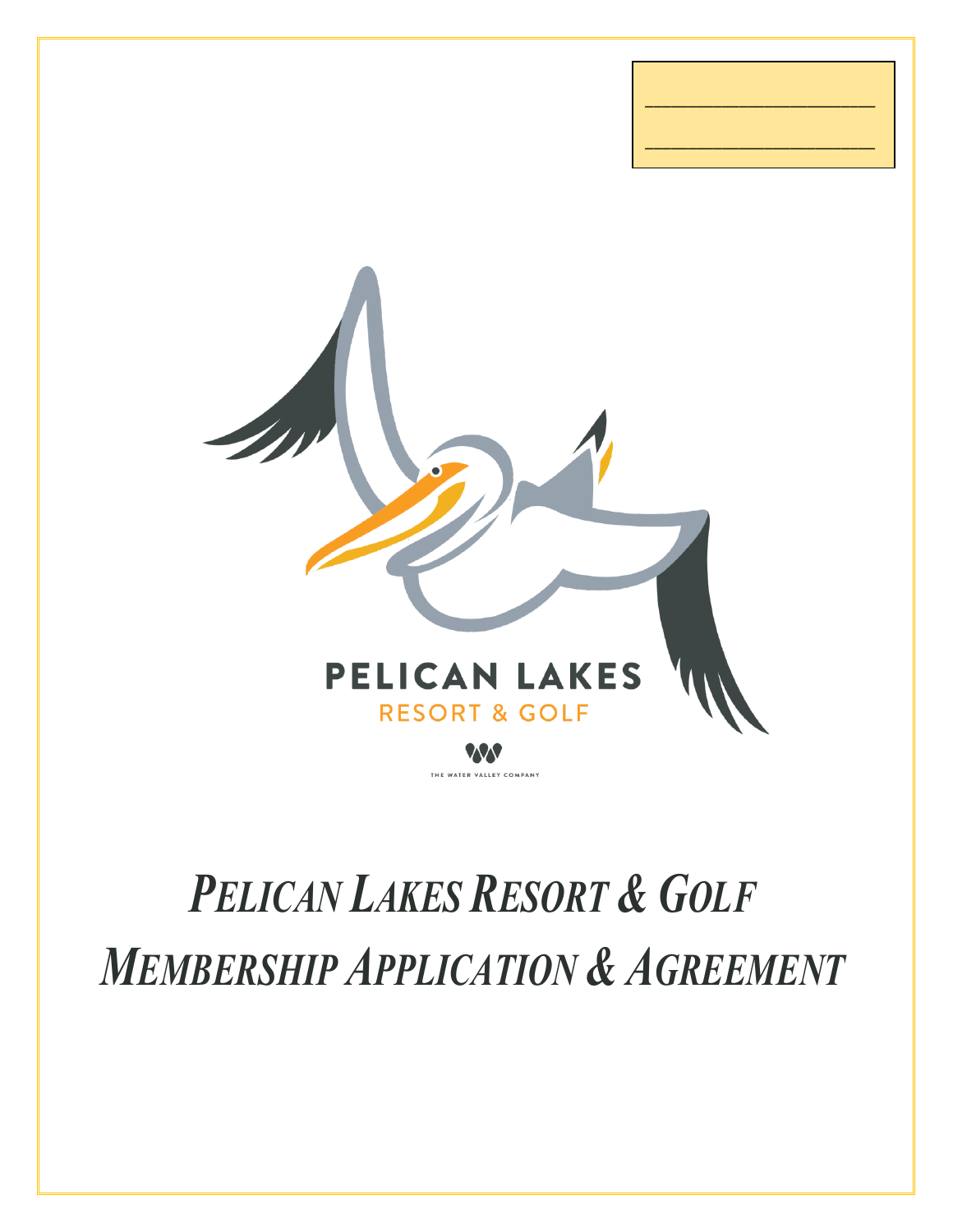## **TERMS OF MEMBERSHIP**



**The undersigned hereby applies for the following category of membership in the Club:**

| a contract them.              |                        | <b>Membership &amp; Payment Preference</b> |                                  |           |                                |
|-------------------------------|------------------------|--------------------------------------------|----------------------------------|-----------|--------------------------------|
|                               | <b>Membership Type</b> | <b>Monthly</b>                             | Annually* (save $3\%^{\wedge}$ ) | <b>OR</b> |                                |
| $\Box$ The 45 Club^           | $\Box$ Family+         |                                            |                                  |           | <b>D</b> Military Discount; OR |
| $\Box$ The 45 Club^           | $\Box$ Individual+     | O \$                                       | ⊐ ১                              |           | $\Box$ Senior Discount (60+)   |
| <sup>A</sup> Not eligible for | $\Box$ Sportsman+      | ∃ \$                                       |                                  |           |                                |
| <b>Discount</b>               | $\Box$ Lifestyle       |                                            |                                  |           |                                |

I/we hereby agree to pay to the Club the membership dues for the type of membership and payment preferences selected above. The membership dues are described on a separate schedule and are subject to a minimum annual increase of 1%.

*I/we acknowledge that non-refundable \$\_\_\_\_\_\_\_\_\_\_\_\_ initiation fee, in addition to committing to a two-year, non-refundable contract is required for membership.* I/we also acknowledge that should I/we withdraw, renege or cancel payment of dues during this contracted period, the Club has the right to collect payment for all remaining Membership dues by any means available or seek appropriate legal remedies as outlined in this Membership Application and Agreement ("Agreement"). Membership is contingent upon approval by the Club, which approval shall be at its sole discretion.

The undersigned acknowledge(s) that membership in the Club permits the Member to use the Club facilities referred to, and in accordance with, this Agreement. Membership in the Club is not an investment in the Company referred to below, the Club or its facilities and does not provide the Member with an equity or ownership interest or any vested or prescriptive right or easement in or to use the Club or its facilities. A Member only acquires the revocable license to use the Club Facilities in accordance with the terms and conditions stated herein as may be amended from time to time. The Club reserves the right, in its sole discretion, to issue, modify or terminate any or all types of membership and activities, to increase or decrease the number of memberships, to convert the Club into a member-owned club and to make any other changes in the terms and conditions of the membership or the Club Facilities available for use by Members.

Upon execution of this Agreement, I/we authorize the disclosure and release of information requested by the Club for determination of my/our qualifications for membership, including, without limitation, my/our credit history.

I/we hereby acknowledge that the use of the Club Facilities and any privilege or service incident to membership is undertaken with knowledge of risk of possibly injury. I/we hereby accept any and all risk of injury to myself, my/our guests and my/our family sustained while using the Club Facilities, including, but not limited to the swimming pool, Club Carts or an individual member's Cart, or while involved in any event or activity incident to membership in the Club. In accepting the risk of injury, I I/we understand that I/we am/are relieving Pelican Lakes, LLC, a Colorado limited liability company (the "Company"), its managers, officers, members, employees, agents and affiliates from any and all loss, cost, claims, injury, damages or liability sustained or incurred by me, my guests and my family resulting from or arising out of any conduct or event connected with membership in the Club and use of any of the Club Facilities.

I/we hereby acknowledge receipt of Pelican Lakes Resort & Golf Club Memberships Plan and that I have read and understand them and agree to be bound by the terms and conditions thereof as the same may be amended from time to time by the Club. I further acknowledge that I am not relying on any oral representation in acquiring a membership in the Club. If the applicant is married, both spouses must sign below.

#### **The Membership Application and Agreement shall not be binding until it is accepted and signed by an authorized Pelican Lakes Representative on Page 4 below. \*\*Member charges can begin in approximately 24 hours for admin. business office entry.**

| Date | Applicant's Printed Name | Applicant's Signature |
|------|--------------------------|-----------------------|
| Date | Spouse's Printed Name    | Spouse's Signature    |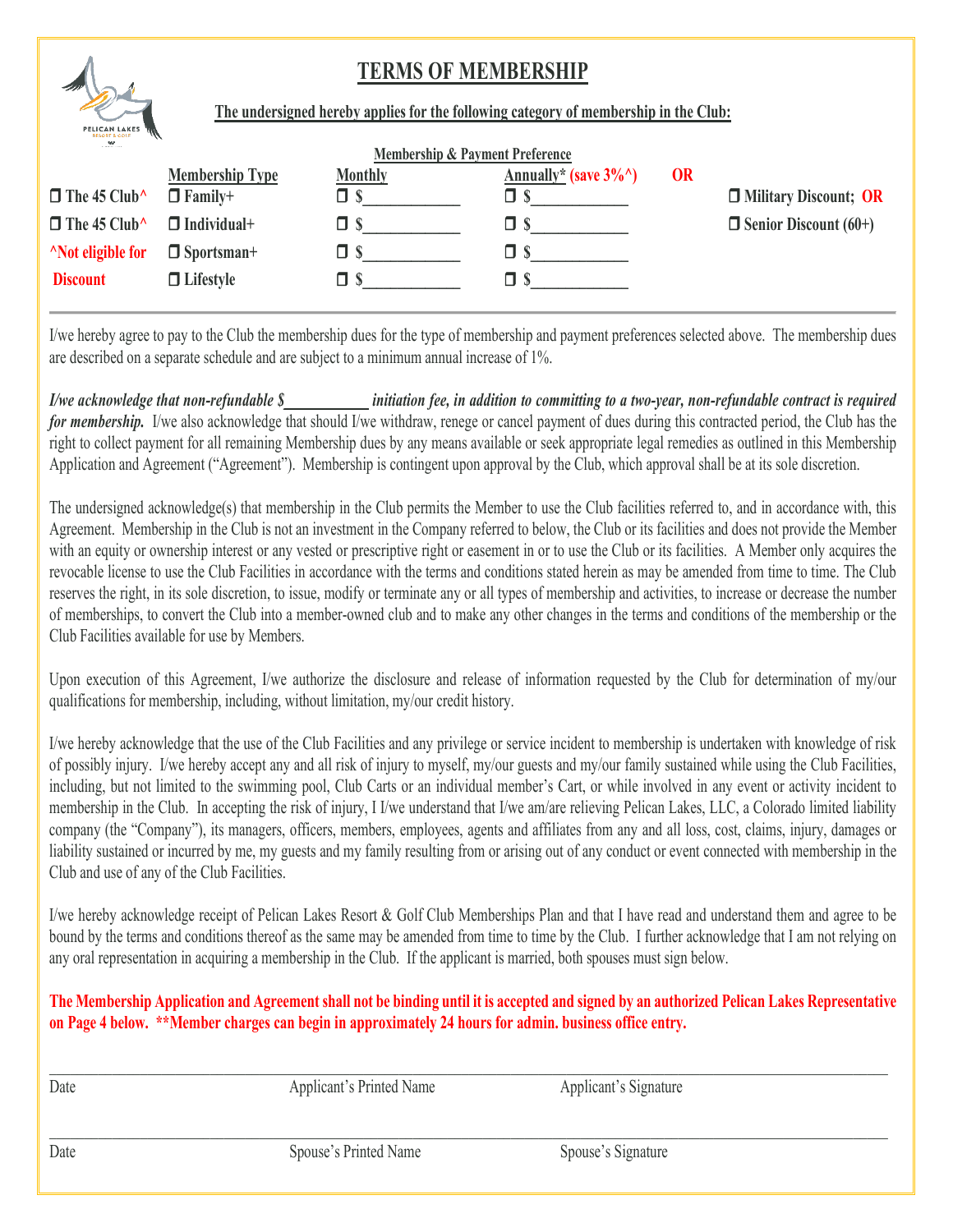

# **MEMBERSHIP APPLICATION**

| Date:                                                                                                                                                                                                                          |                                                       |                            |           |
|--------------------------------------------------------------------------------------------------------------------------------------------------------------------------------------------------------------------------------|-------------------------------------------------------|----------------------------|-----------|
| Applicant Name Birthdate Birthdate                                                                                                                                                                                             |                                                       |                            |           |
|                                                                                                                                                                                                                                |                                                       |                            |           |
|                                                                                                                                                                                                                                |                                                       |                            |           |
| Billing Address or check here if same as above $\Box$                                                                                                                                                                          |                                                       |                            |           |
|                                                                                                                                                                                                                                |                                                       |                            |           |
|                                                                                                                                                                                                                                |                                                       |                            |           |
|                                                                                                                                                                                                                                |                                                       |                            |           |
|                                                                                                                                                                                                                                |                                                       |                            |           |
|                                                                                                                                                                                                                                |                                                       |                            |           |
| Billing Address or check here if same as above $\Box$                                                                                                                                                                          |                                                       |                            |           |
|                                                                                                                                                                                                                                |                                                       |                            |           |
|                                                                                                                                                                                                                                |                                                       |                            |           |
|                                                                                                                                                                                                                                | <b>Employment Information</b>                         |                            |           |
|                                                                                                                                                                                                                                |                                                       |                            |           |
| Address and the contract of the contract of the contract of the contract of the contract of the contract of the contract of the contract of the contract of the contract of the contract of the contract of the contract of th |                                                       |                            |           |
|                                                                                                                                                                                                                                |                                                       |                            |           |
|                                                                                                                                                                                                                                |                                                       |                            |           |
|                                                                                                                                                                                                                                | Unmarried Children under the Age of 23 Living at Home |                            |           |
| Name                                                                                                                                                                                                                           | <b>Birthdate</b>                                      | <b>Charging Privileges</b> |           |
|                                                                                                                                                                                                                                |                                                       | Yes                        | No        |
|                                                                                                                                                                                                                                |                                                       | Yes                        | No        |
|                                                                                                                                                                                                                                |                                                       | Yes                        | No        |
|                                                                                                                                                                                                                                |                                                       | Yes                        | No        |
|                                                                                                                                                                                                                                |                                                       | Yes                        | No        |
|                                                                                                                                                                                                                                |                                                       | Yes                        | $\Box$ No |
|                                                                                                                                                                                                                                |                                                       |                            |           |